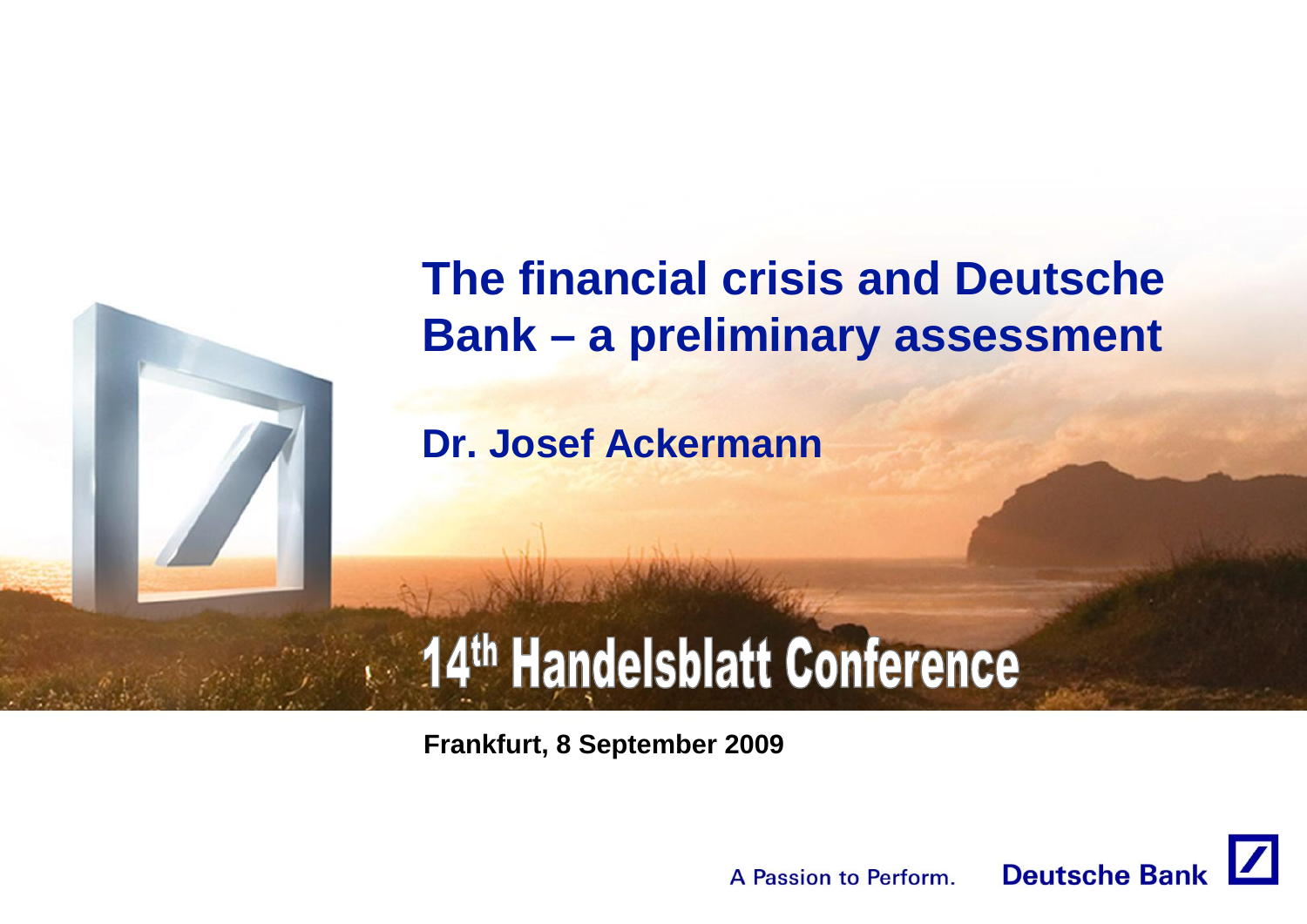### **Agenda**



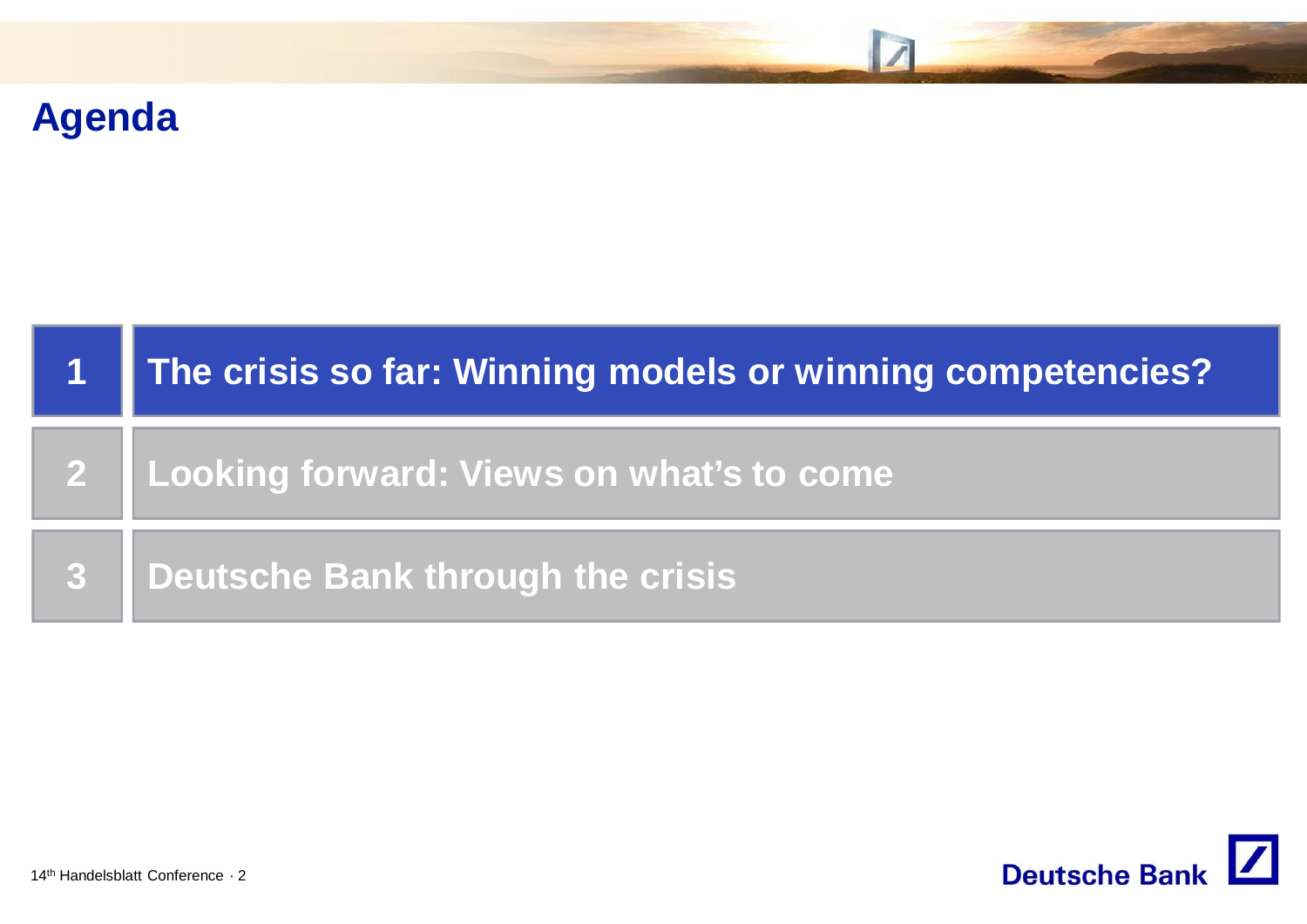#### **No single model emerged as a 'winner'…**

Share price development 1 July 2009 vs. 1 July 2007, local currency basis, in %



14th Handelsblatt Conference · 3 (1) Until 17 September 2008 Source: Bloomberg

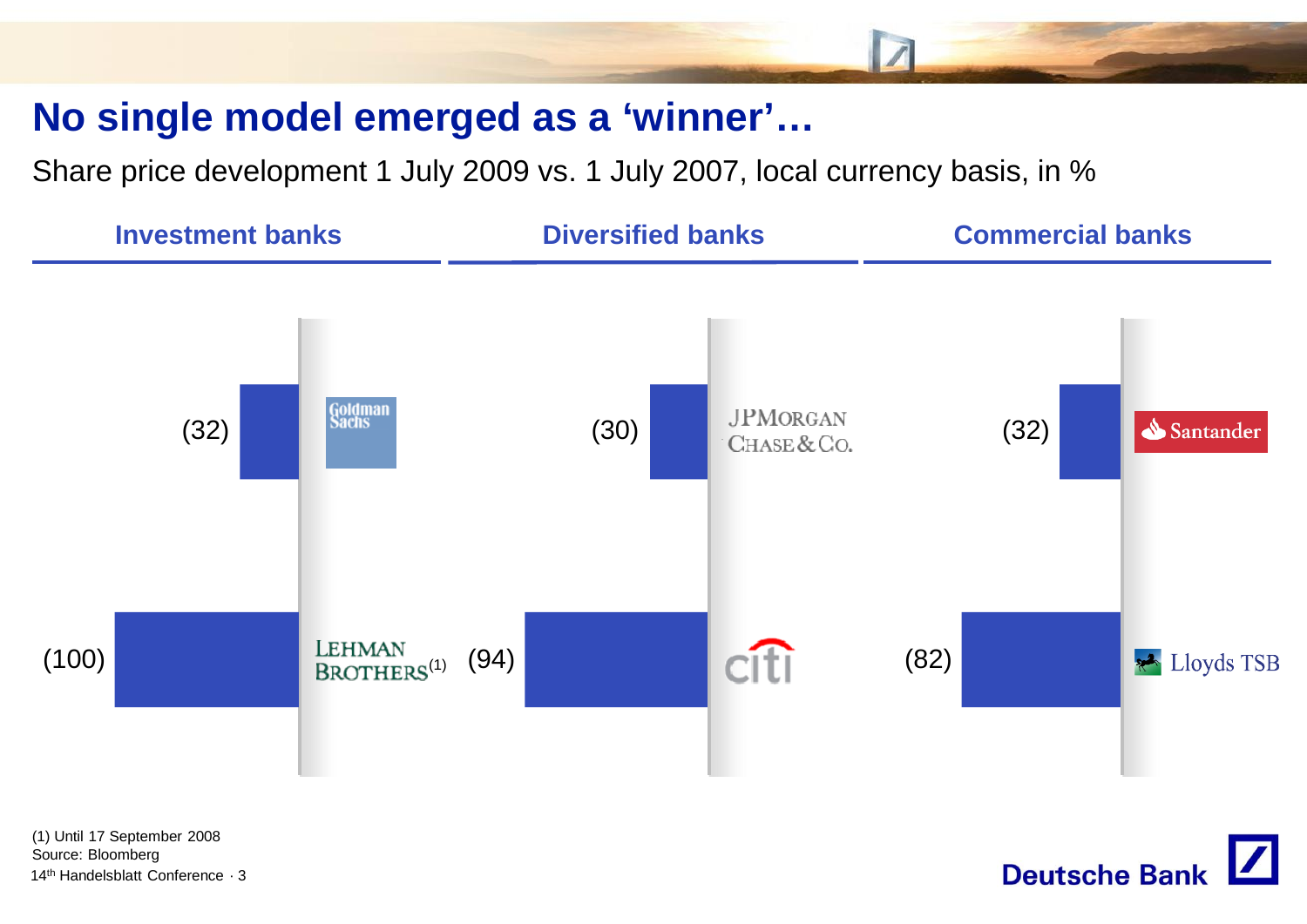**... but a number of critical competencies can be identified**



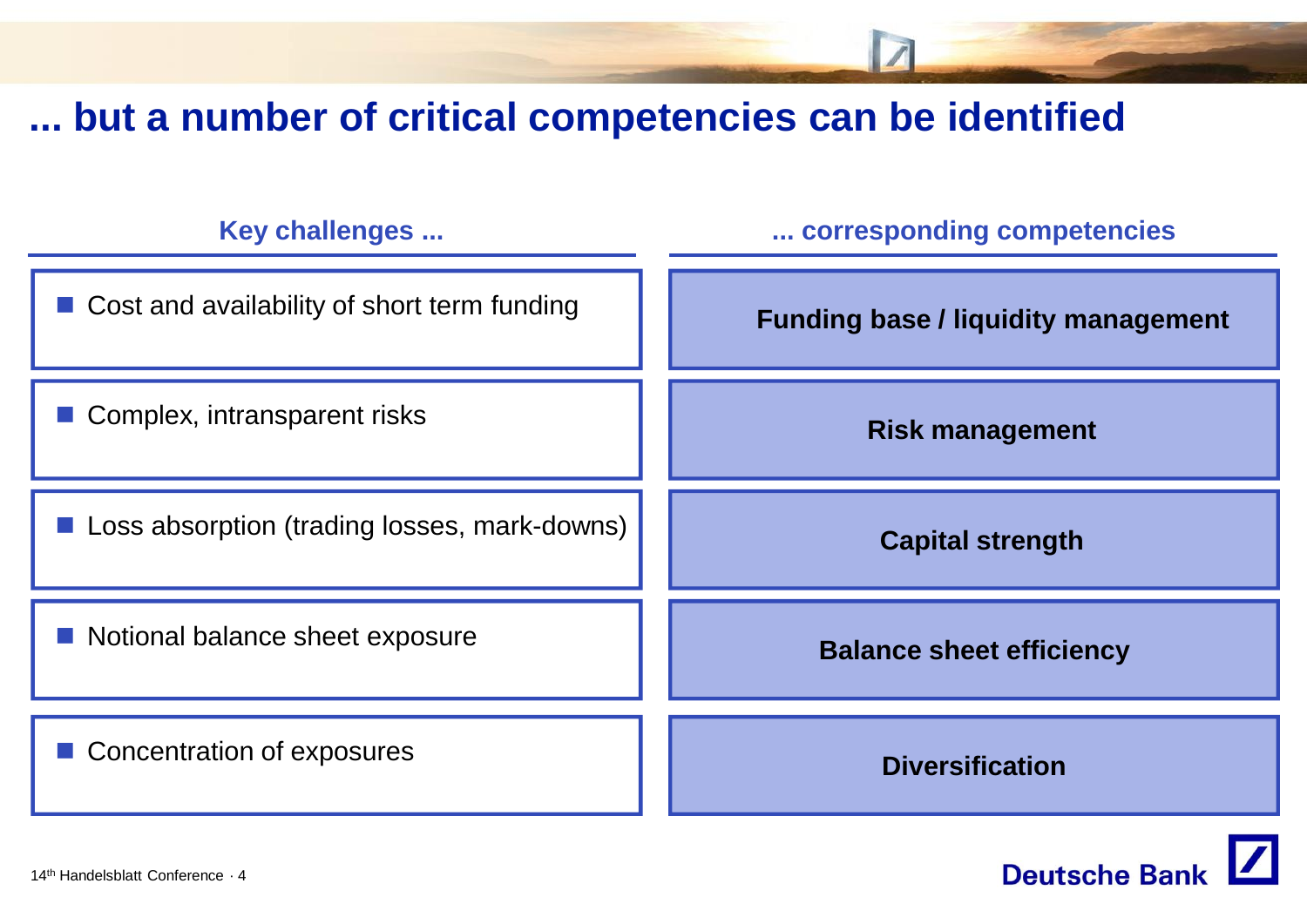#### **The market rewards a stable funding base**



**Deutsche Bank** 

14th Handelsblatt Conference · 5 (1) Based on U.S. GAAP 'pro-forma' assets Source: Company data, Bloomberg, zeb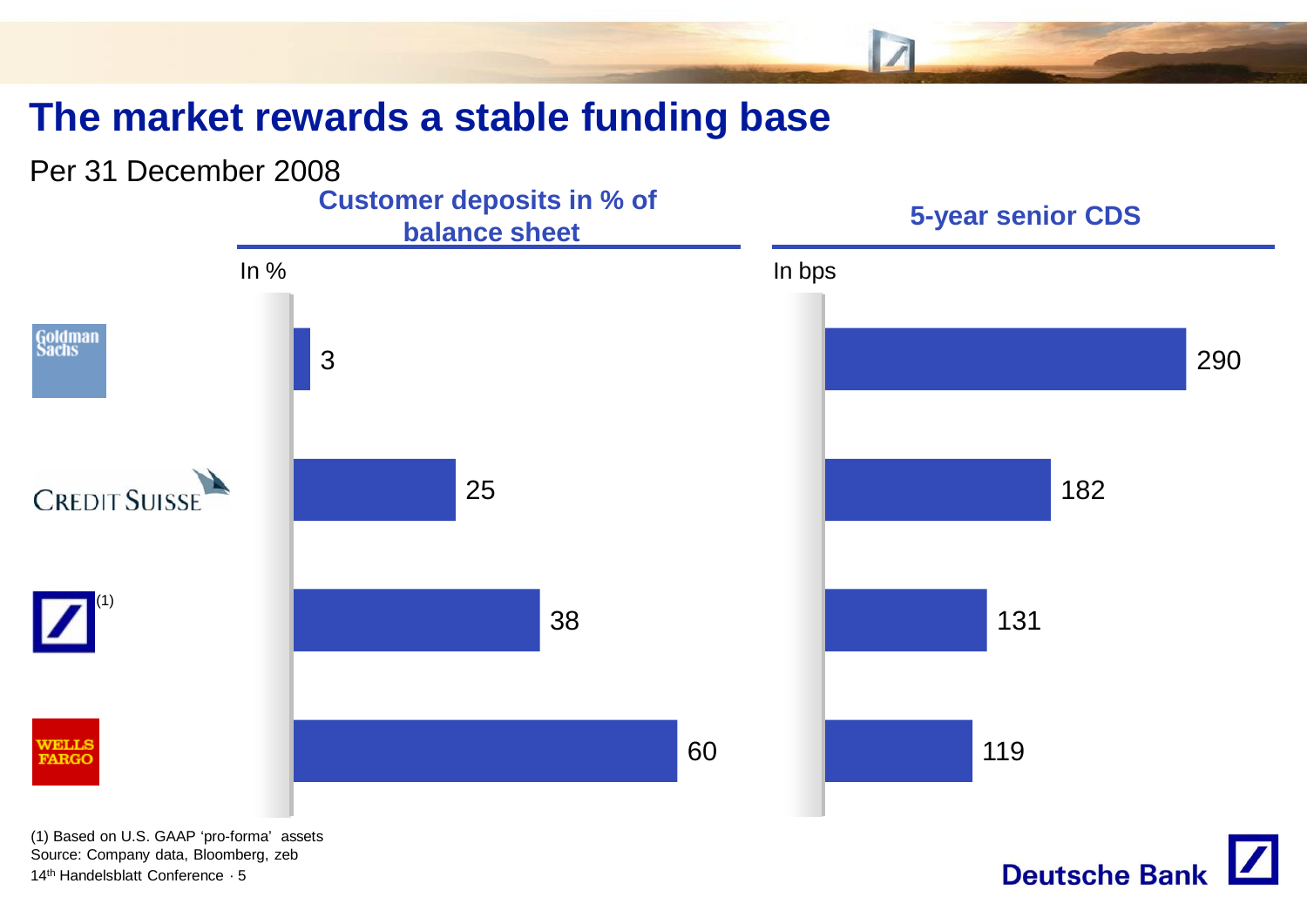#### **Risk management: A key differentiator**



**Deutsche Bank** 

**Mark-downs of selected banks since beginning of crisis**

(1) Shareholders' equity as of 30 June 2007 (2) 2H2007-4Q2008 based on diverging fiscal year

14th Handelsblatt Conference · 6 Note: Converted into EUR based on average FX rate of respective reporting period Source: Company data, Bloomberg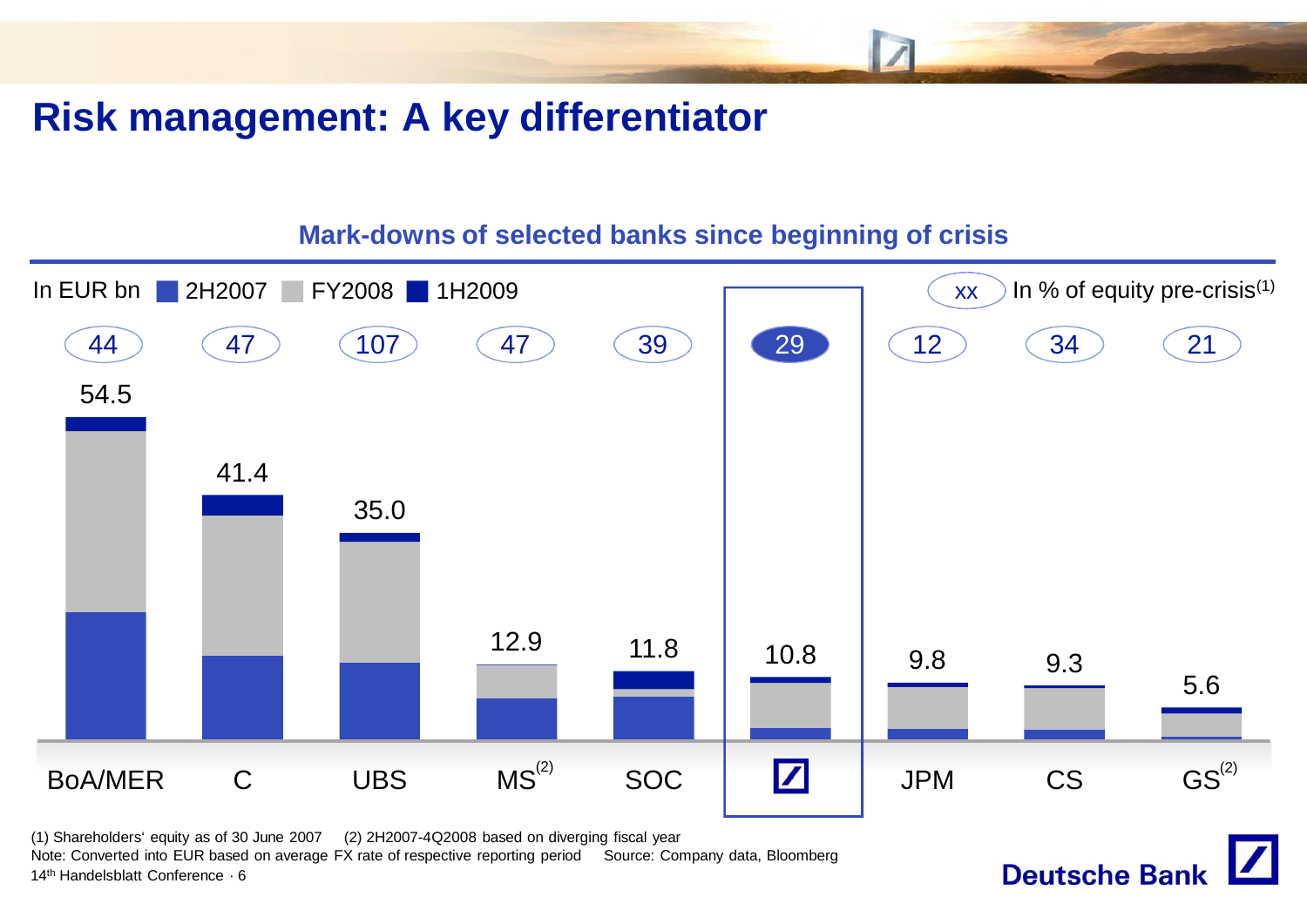#### **Demand for capital has had consequences for shareholders and governments**

Government

**Deutsche Ban** 

Equity raisings (announced) since 1 July 2008, in EUR bn



Note: Converted into EUR based on FX-rate as of the announcement date/reporting date; per end of June Source: Company data, Bloomberg, U.S. Dept. of Treasury

14<sup>th</sup> Handelsblatt Conference · 7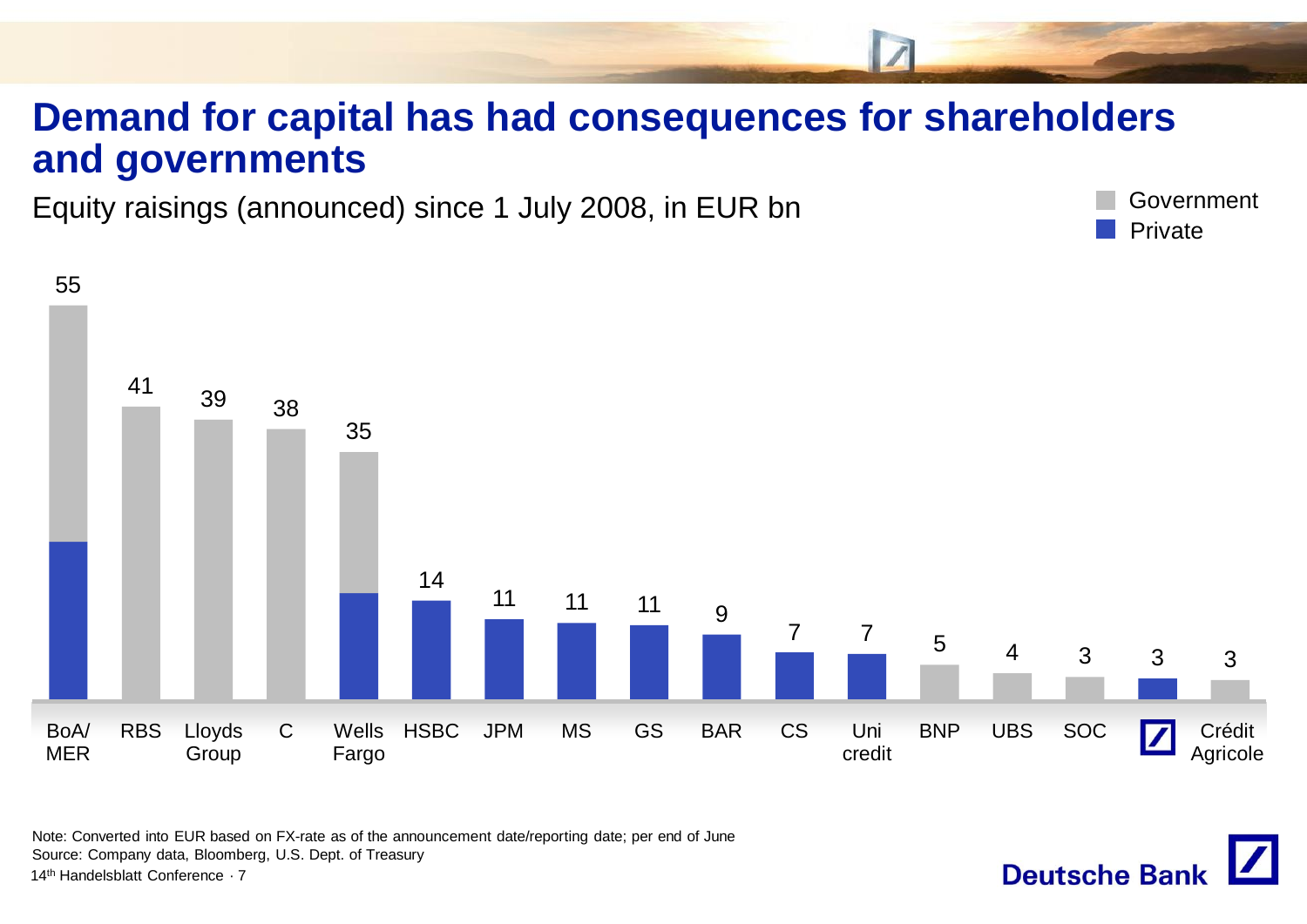#### **Balance sheet efficiency has become critical**

#### **Leading banks: Leverage ratio 2004 - 2009**

Total assets / total equity per end of fiscal year



Note: Includes Citi, Morgan Stanley, Goldman Sachs, Bank of America, JPMorgan Chase, Credit Suisse, Deutsche Bank (2004-2006 based on U.S. GAAP, 2007-1H2009 based on target definition; 2007 do not reflect revised application of U.S. GAAP netting rules started in September 2008) Source: Company data, zeb / Bankscope **Deutsche Bank** 14th Handelsblatt Conference · 8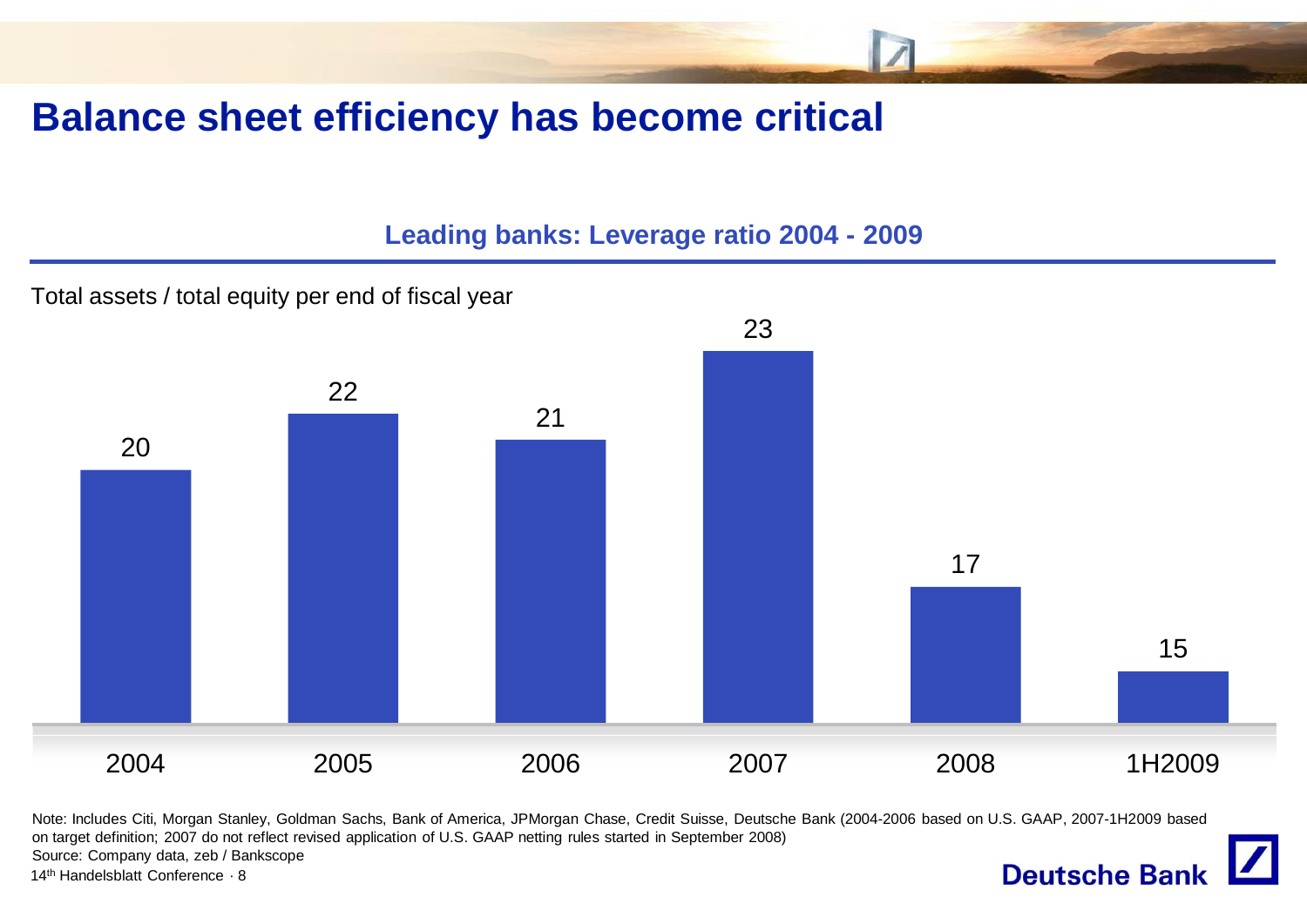

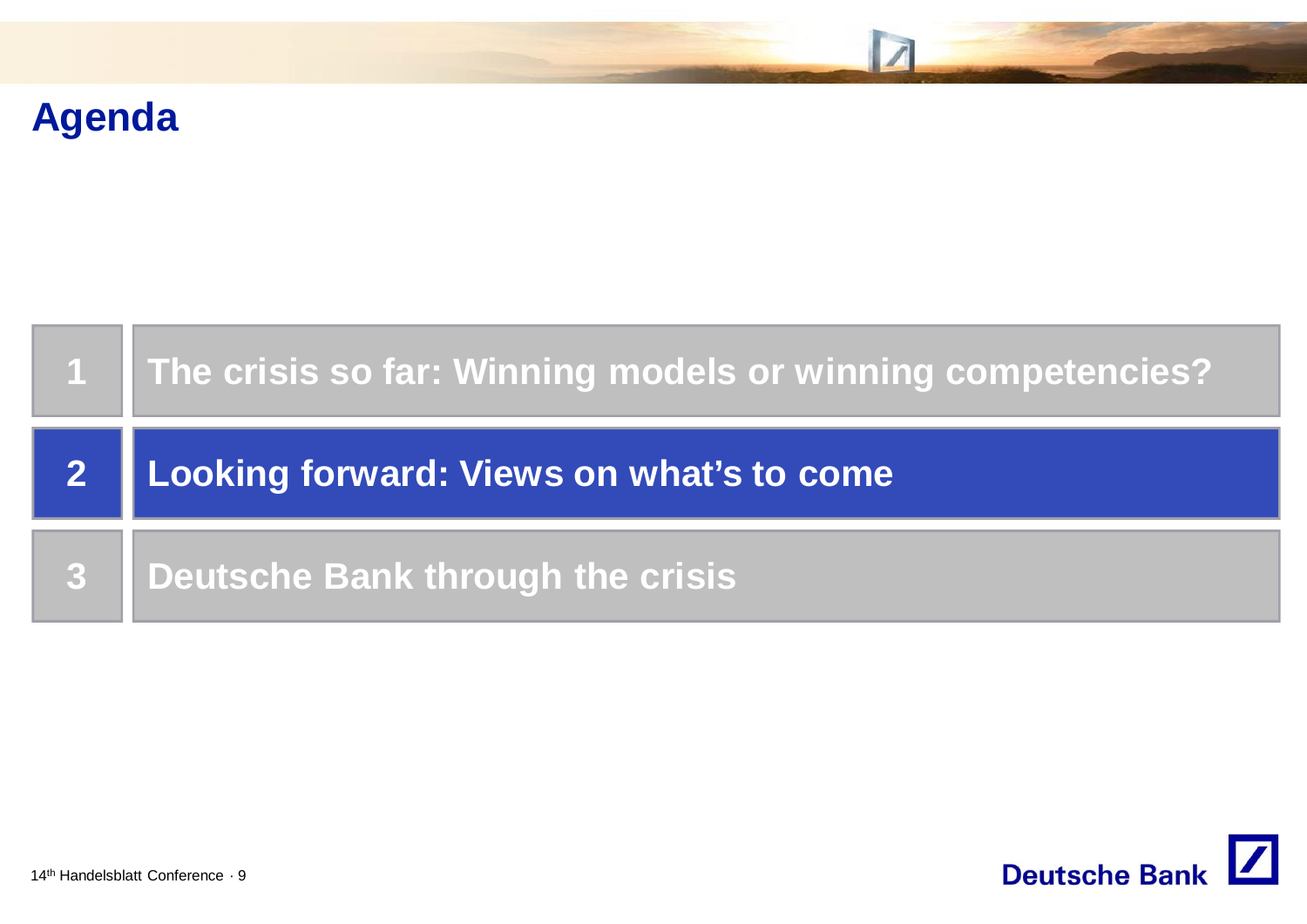#### **Future uncertainties and critical competencies**

|                                      | <b>Future uncertainties</b>                                                                              | <b>Critical competencies</b> |                                                                               |
|--------------------------------------|----------------------------------------------------------------------------------------------------------|------------------------------|-------------------------------------------------------------------------------|
| <b>Macro-economic</b><br>uncertainty | <b>Potential for continued</b><br>turbulence<br>Low interest-rates in medium-<br>term                    |                              | <b>Diversified business mix</b>                                               |
| <b>Credit cycle</b>                  | Macro challenges driving<br>higher provisioning                                                          |                              | <b>Best-in-class credit risk</b><br>management<br><b>High diversification</b> |
| <b>Regulatory changes</b>            | Higher capital requirements<br>Increased funding costs<br>Level playing field post-state<br>intervention |                              | <b>Continued B/S strength</b><br>and asset efficiency                         |

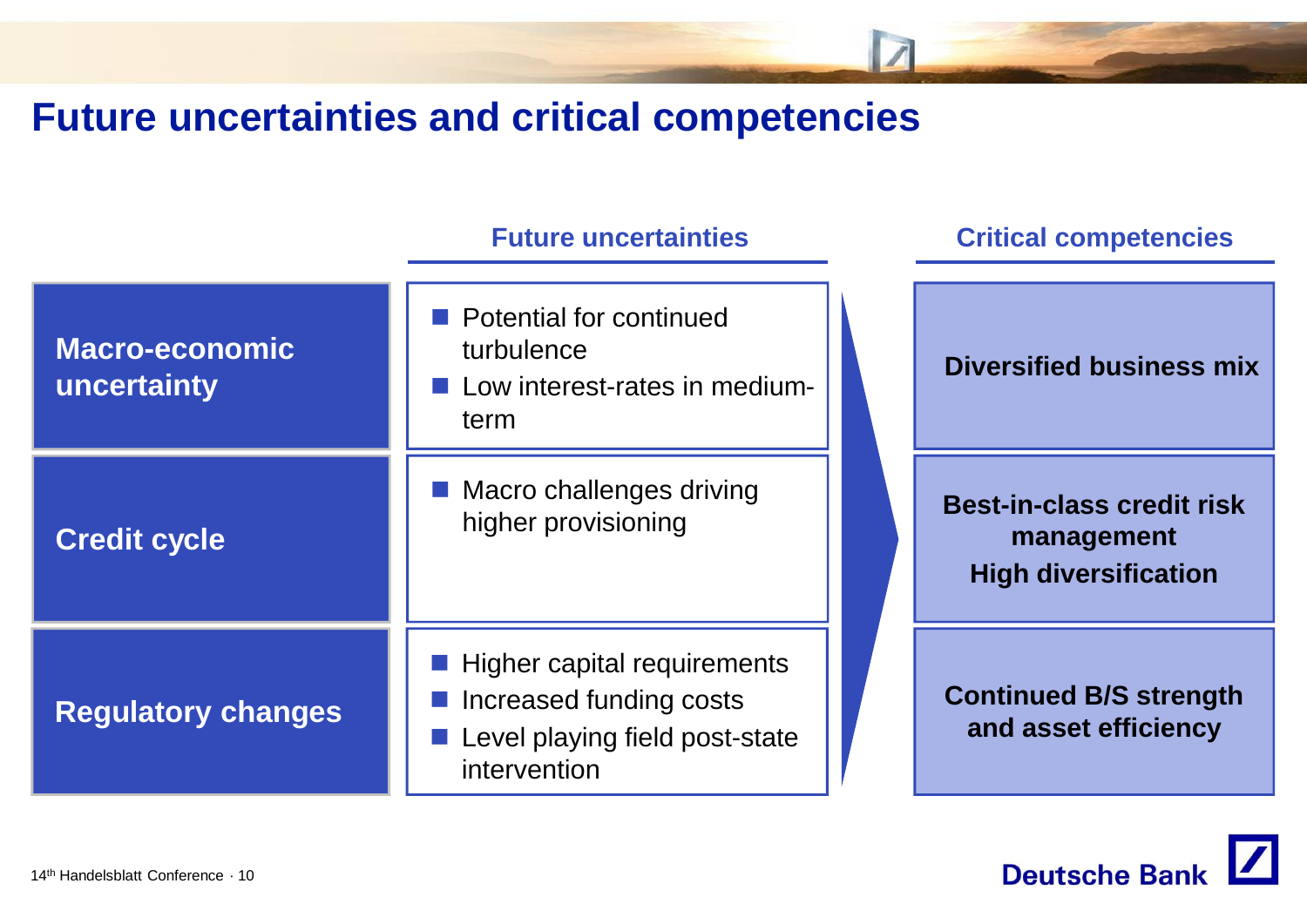## **Markets are showing clear signs of recovery …**



**Deutsche Bank** 

(1) iTraxx Europe crossover series 1 (5 years); index of 'sub-investment-grade'-rated credit default swaps Source: Datastream, Bloomberg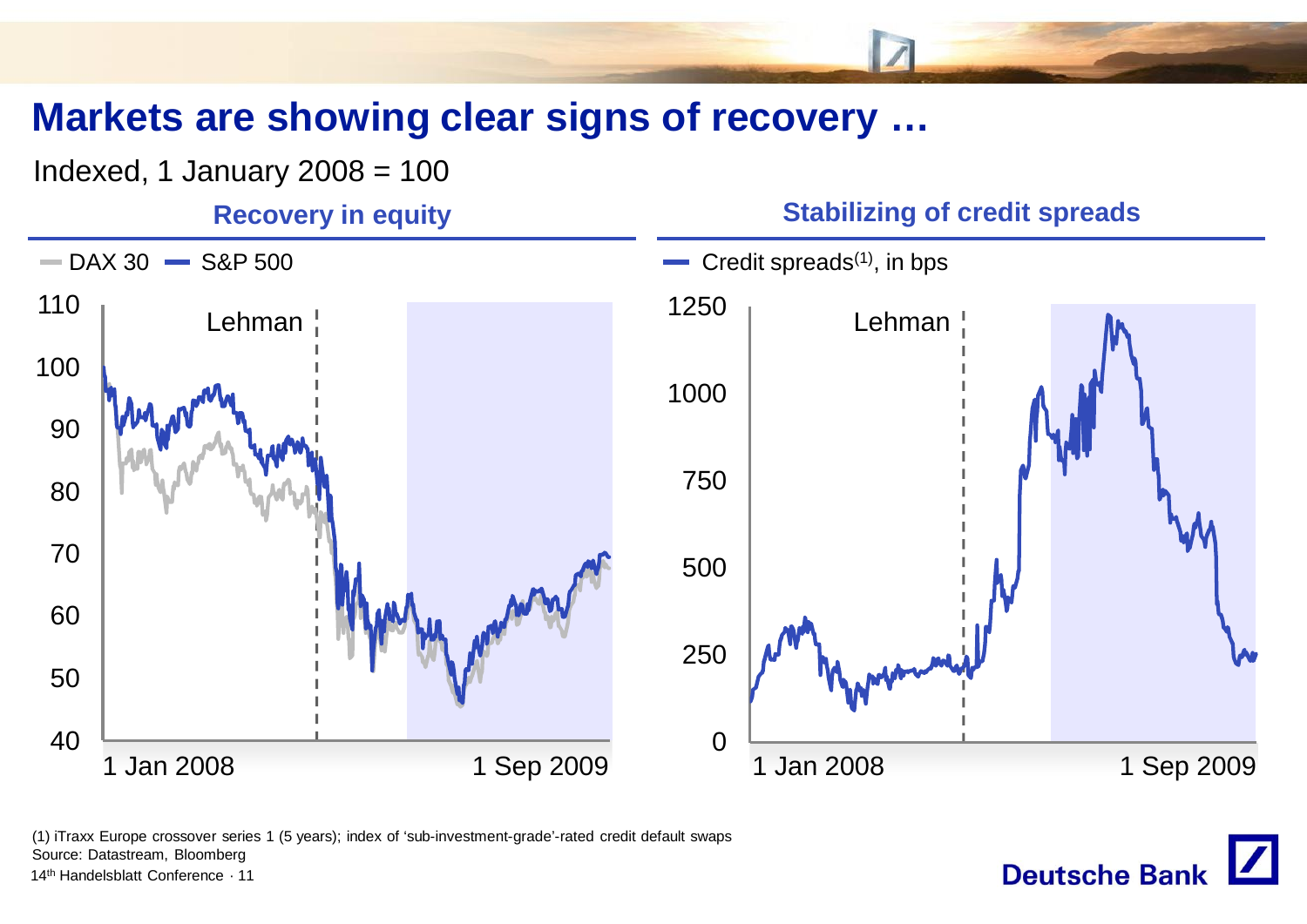#### **… but fundamentals remain weak in key economies**



**Deutsche Bank** 

Source: IHS Global Insight, OECD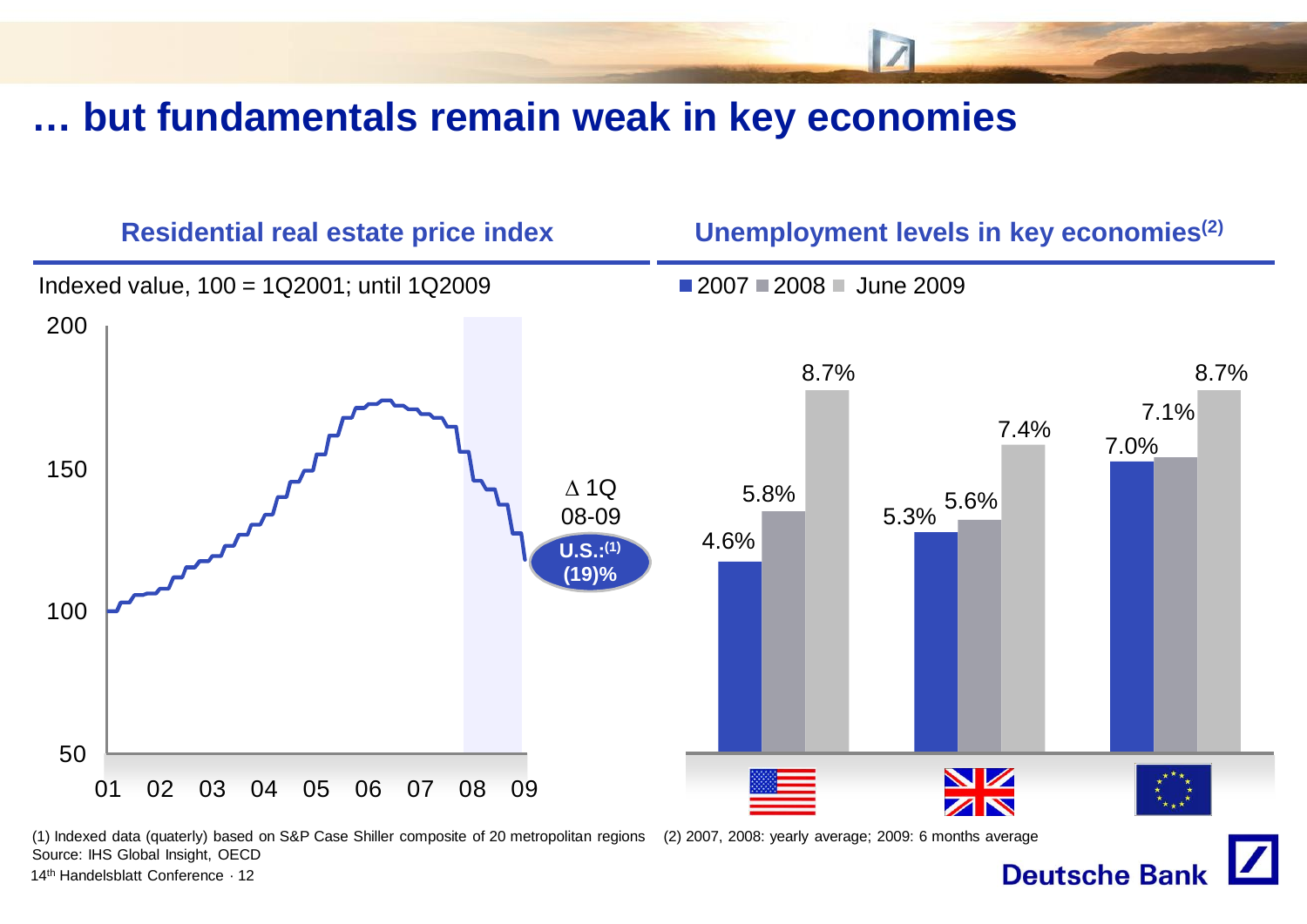# **The focus shifts to credit losses**

In EUR bn



(1) Includes Bank of America, Citi, JPMorgan Chase, BNP Paribas, Société Génerale, Credit Suisse, UBS, Morgan Stanley, Goldman Sachs, Merrill Lynch (until 2H2008), Deutsche Bank Note: Converted into EUR based on average FX rate of respective reporting period Source: Company data **Deutsche Bank** 14th Handelsblatt Conference · 13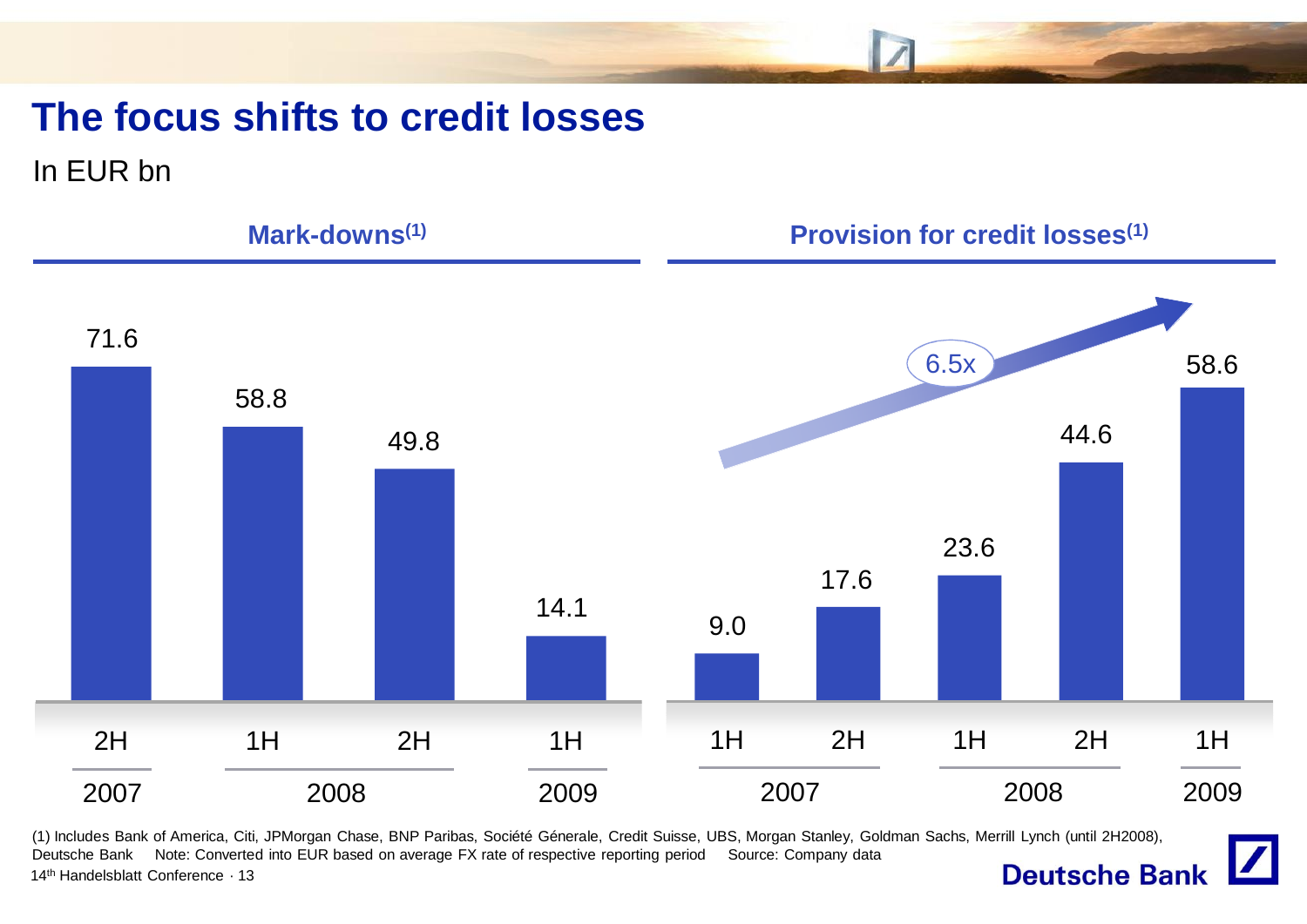#### **Regulatory intervention will impact all industry players**

#### **Expected areas of intervention Implications**

**Capital adequacy and leverage**

**Risk and liquidity management**

**Shadow banking system**

**Remuneration**

**OTC market infrastructure**

**Disclosure rules**

**Accounting**

**Supervision**

**Consolidation of off-balance sheet risks**

**Mark-to-market / fair value accounting**

**Restrained growth and returns**

**Reduced revenue pools**

**Increased funding costs**

**Risk of competitive distortions from 'national solutions'**

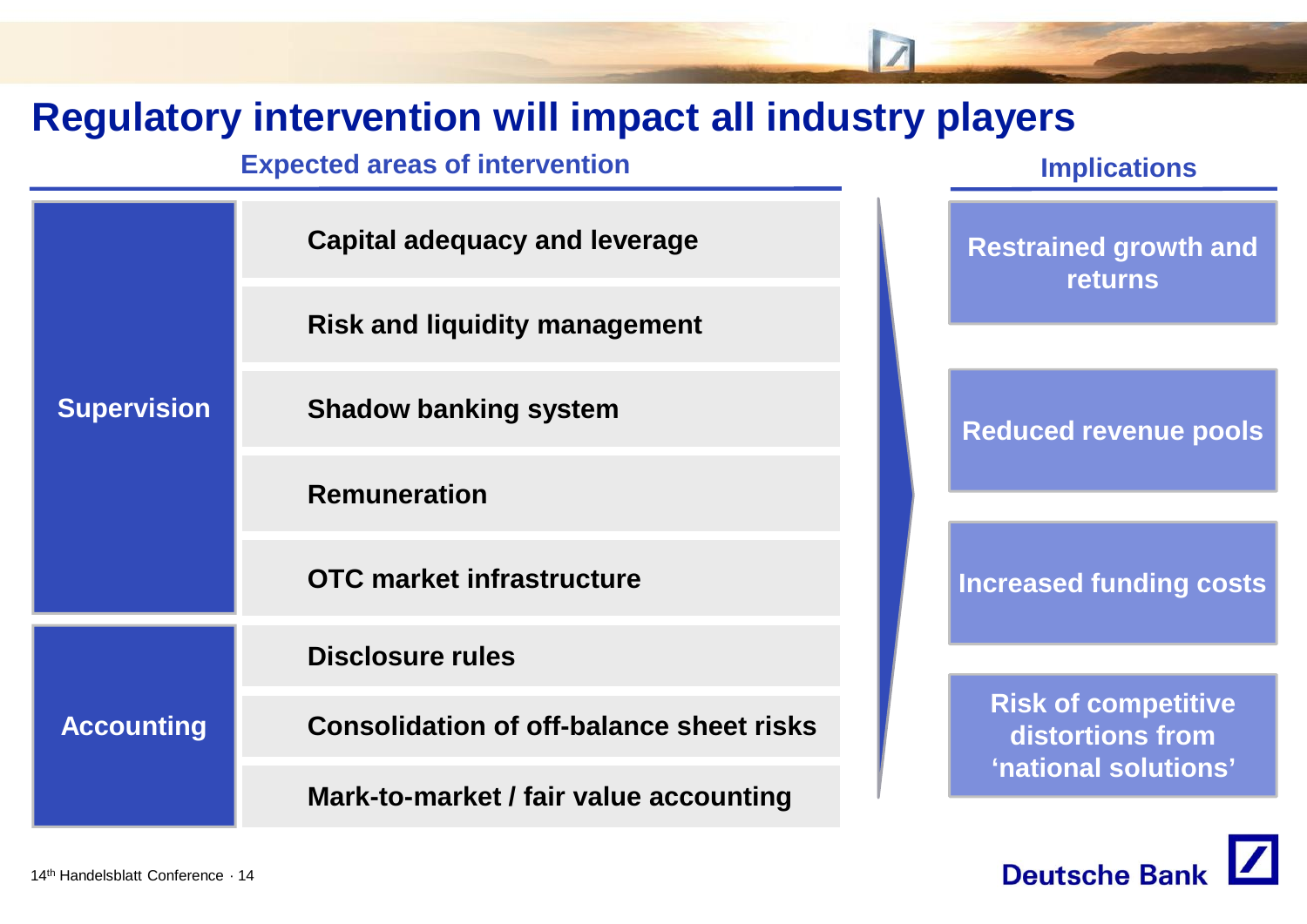



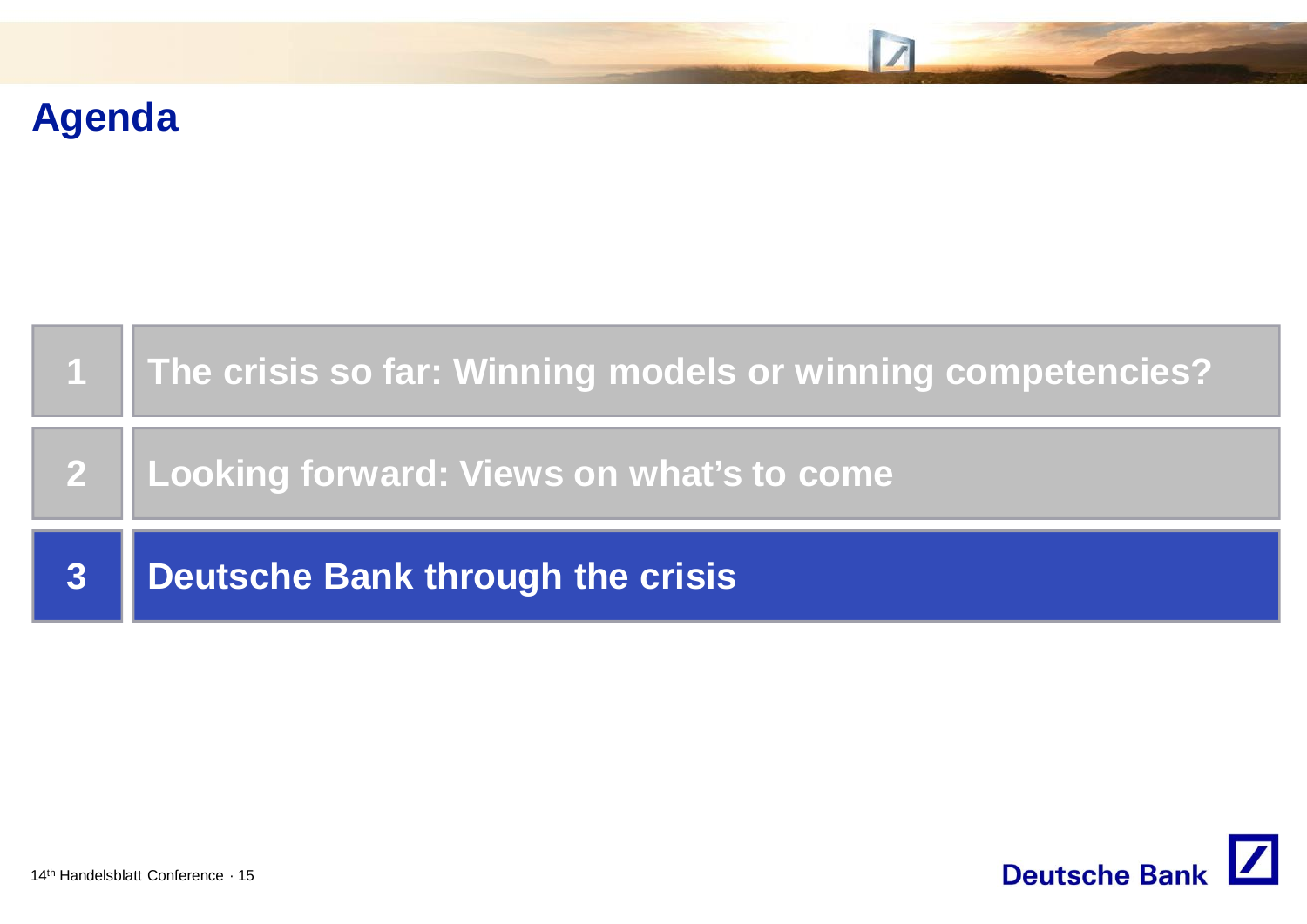#### **Deutsche Bank a relative winner in the crisis …**

3Q2007 - 2Q2009, in EUR bn



(1) 3Q2007-4Q2008 based on diverging fiscal year (2) 3Q2007-4Q2007 net income and 3Q2007, 4Q2007, 3Q2008, 4Q2008 FV gains/(losses) based on diverging fiscal year (3) 3Q2007-4Q2008 (4) Reflects 1Q2009-2Q2009 only, no information was provided for previous periods (5) Reflects fair value gain on Mandatory Convertible Notes of EUR 2.4 bn in 1Q2008 Note: Based on FY2007,1Q2008-2Q2009 fair value gains/(losses) on own debt; for peers net income reflects net income attributable to the shareholders of the parent; converted into EUR based on average FX rate of respective reporting period Source: Company data **Deutsche Bank** 14th Handelsblatt Conference · 16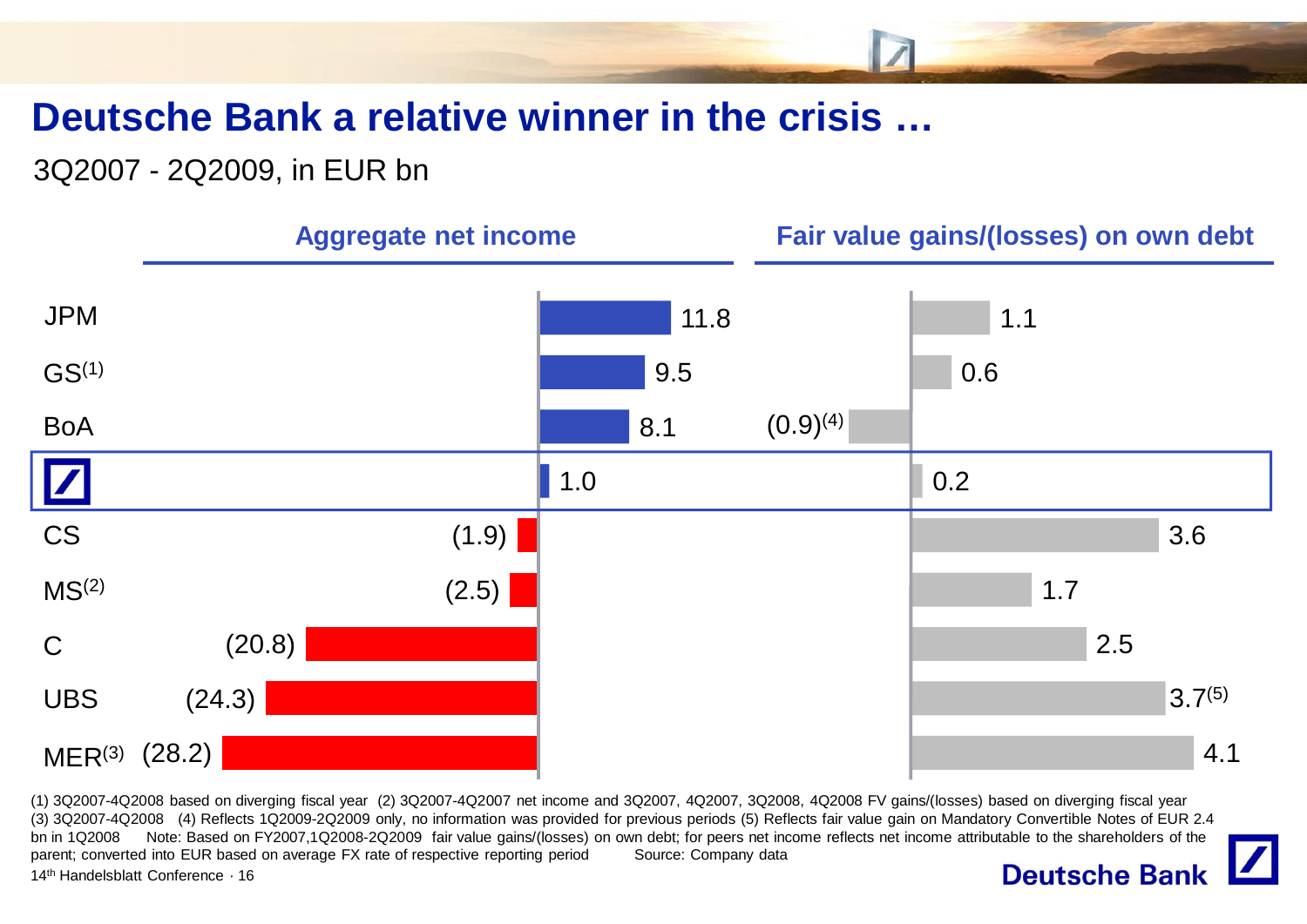#### **… as recognized by the market**

In EUR<sup>(1)</sup>, indexed: 1 Jan 2009 = 100

![](_page_16_Figure_2.jpeg)

(1) International peers' share prices converted into EUR based on daily FX rates

(2) International peers (Citi, JPMorgan Chase, Bank of America, UBS, Credit Suisse)

Source: Bloomberg

14<sup>th</sup> Handelsblatt Conference · 17

![](_page_16_Picture_7.jpeg)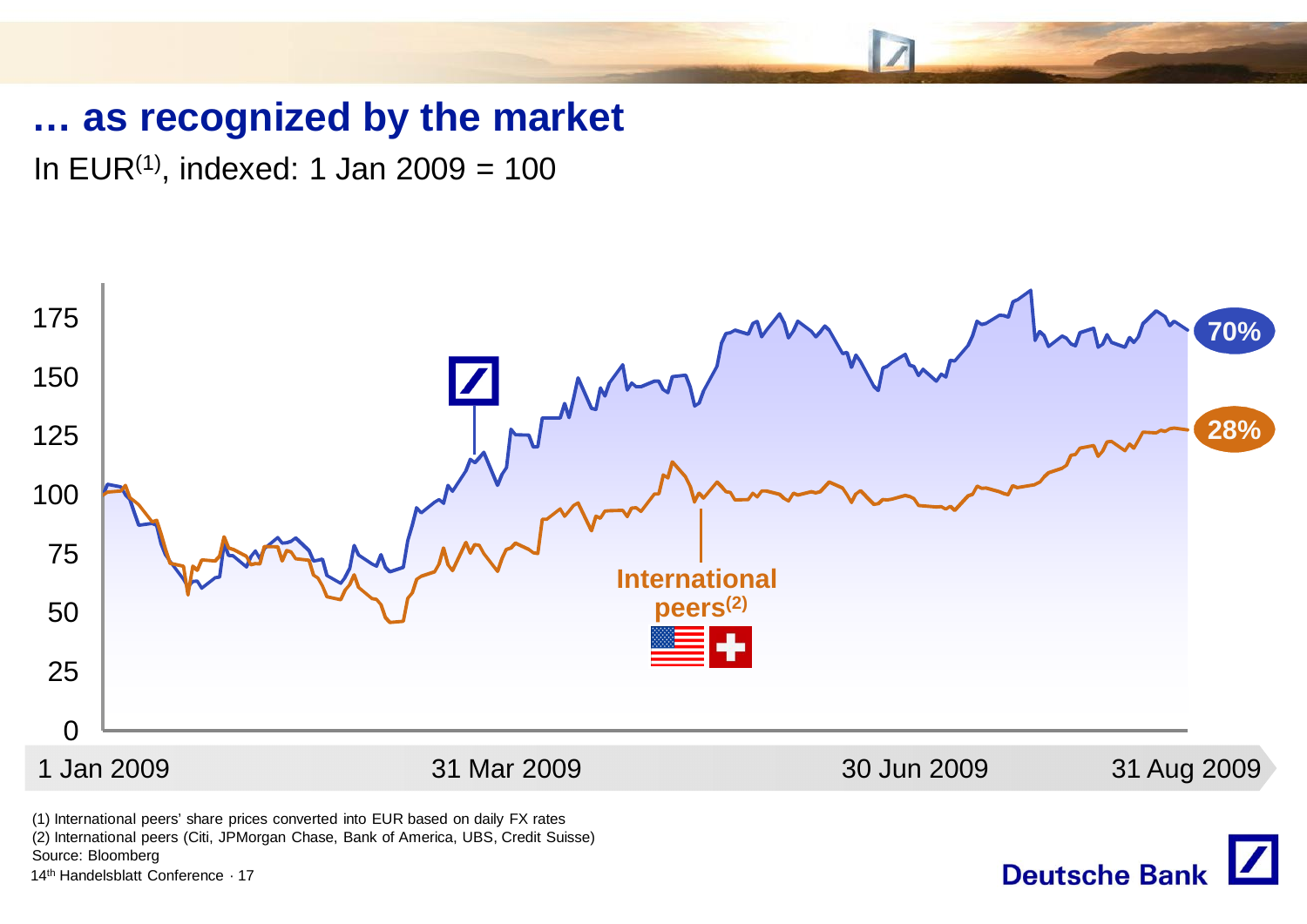# **Strong, good-quality, diversified funding base**

#### **Unsecured funding Liquidity position**

#### In EUR bn

![](_page_17_Figure_3.jpeg)

- Cash and liquidity reserves significantly exceed short-term wholesale funding of EUR 68 bn
- Comprehensive monthly liquidity stress testing, incl. contingent liquidity risks
- Cash and liquidity reserves safeguard prolonged positive net liquidity position under all stress scenarios
- Our liquidity management is rated A by Moody's (best possible score)

![](_page_17_Picture_9.jpeg)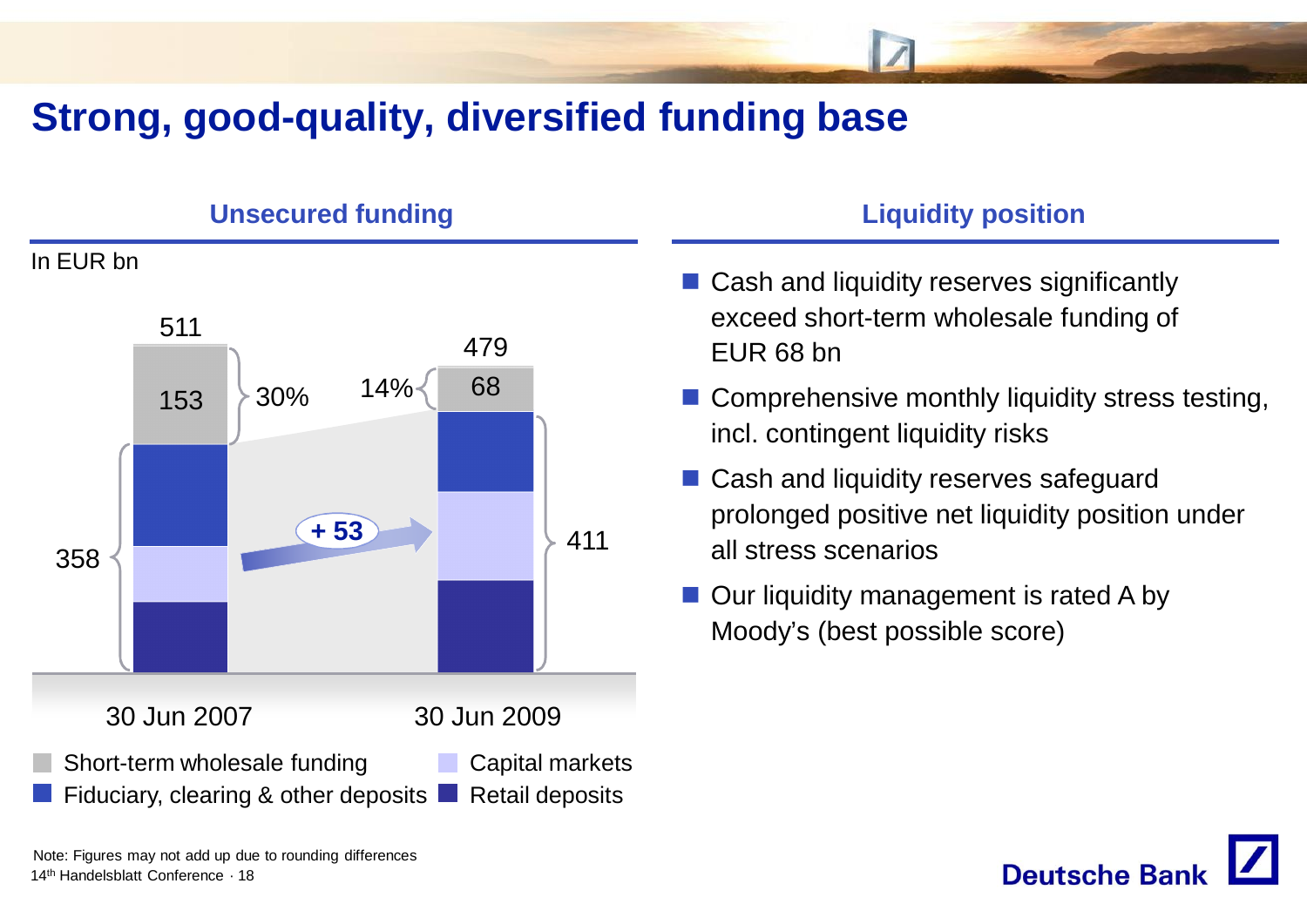#### **Best Tier 1 capital ratio since Basel framework was introduced**

![](_page_18_Figure_1.jpeg)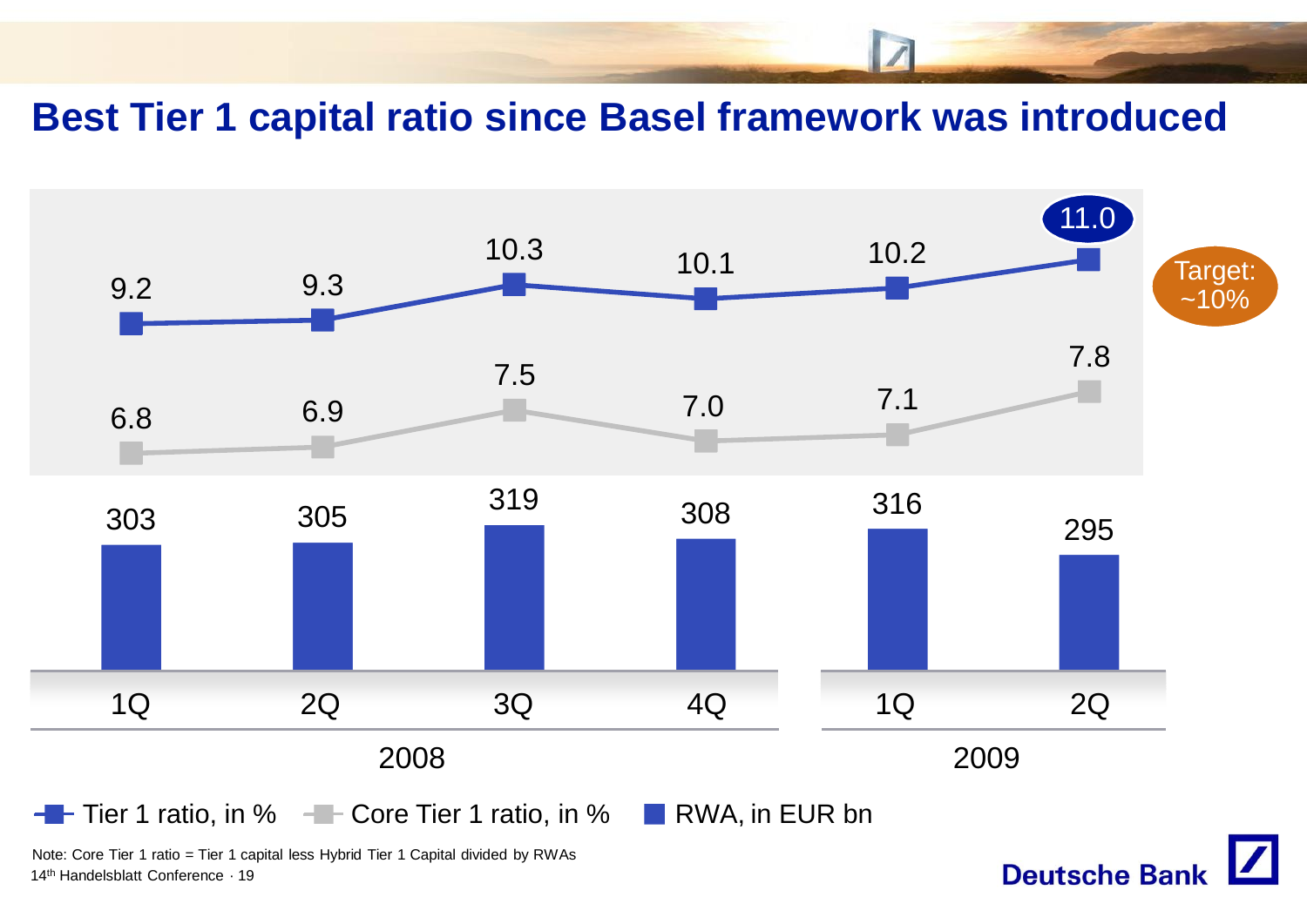## **Increased asset efficiency**

In EUR bn

![](_page_19_Figure_2.jpeg)

(1) For 30 June 2009 incl. derivatives netting of EUR 681 bn, pending settlements netting of EUR 113 bn and repo netting of EUR 10 bn; for 30 June 2008 incl. derivatives netting of EUR 498 bn, pending settlements netting of EUR 92 bn and repo netting of EUR 62 bn (2) Target definition Note: Figures may not add up due to rounding differences **Deutsche Bank**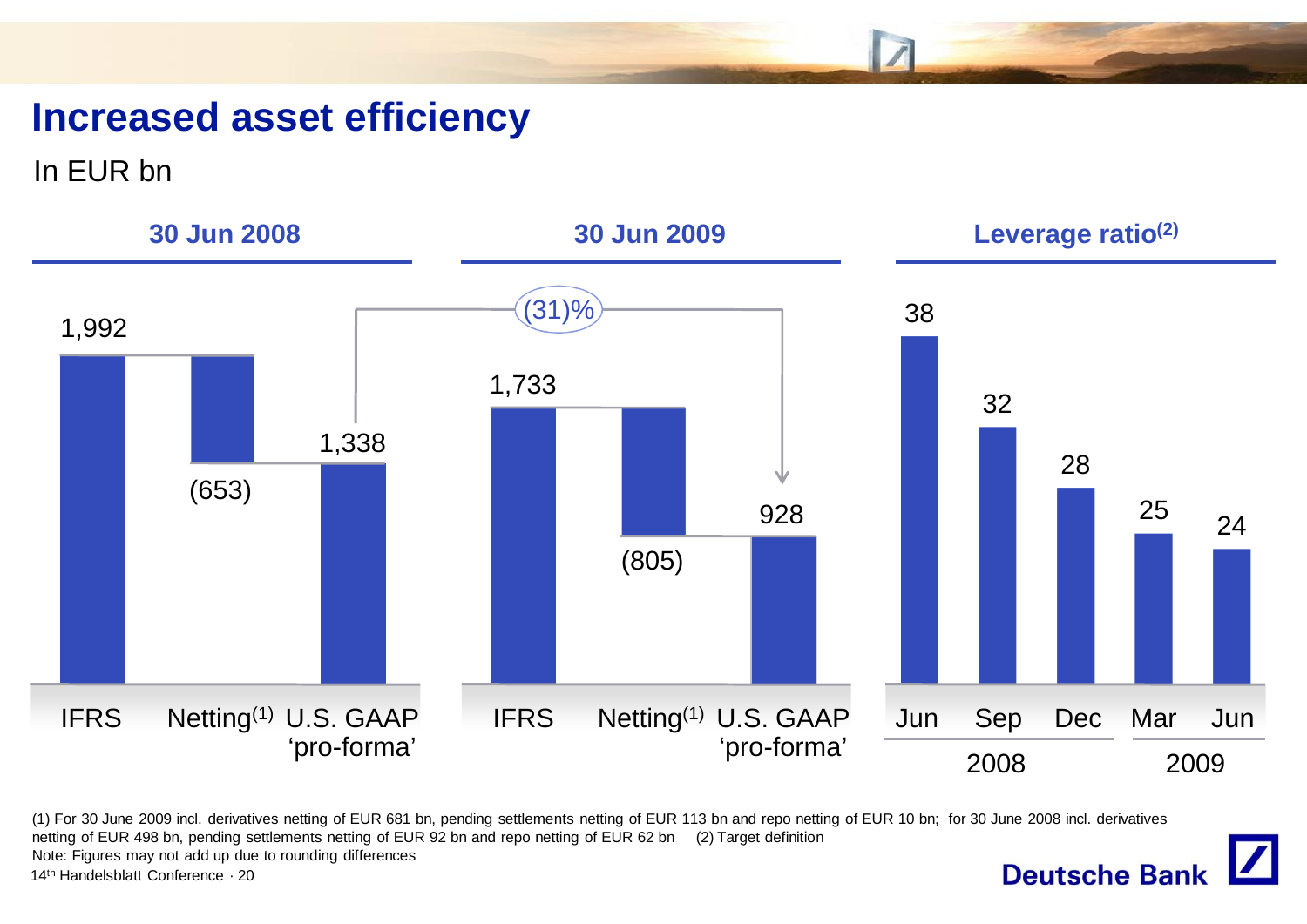# **Disciplined credit risk management**

1H2009 provisioning ratio, in bps(1)

![](_page_20_Figure_2.jpeg)

Note: Figures may not add up due to rounding differences Source: Company data

14th Handelsblatt Conference · 21

**Deutsche Bank**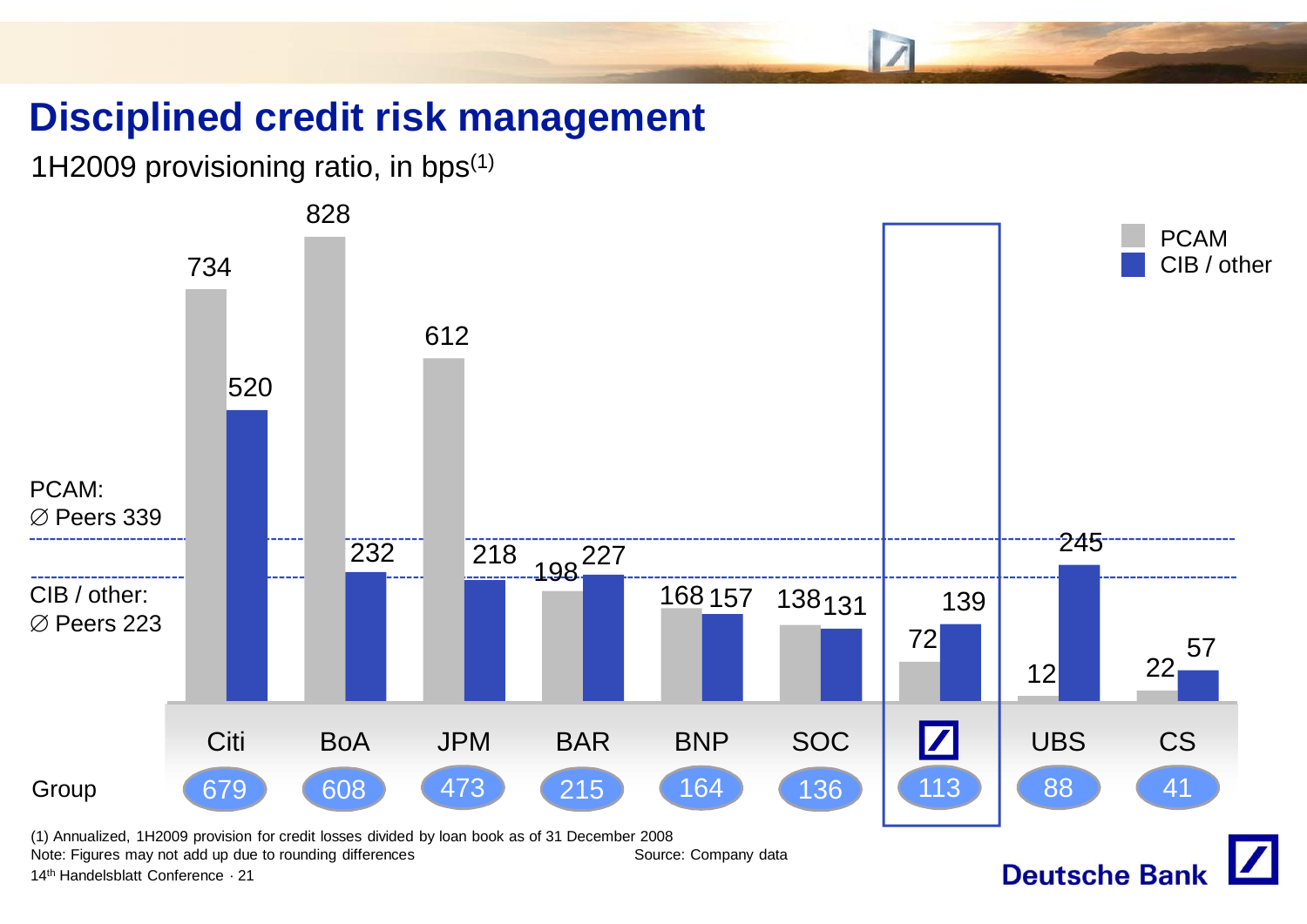# **Strong geographical and business diversification**

#### In EUR bn

![](_page_21_Figure_2.jpeg)

(1) 1995 based on IAS, 2005 based on U.S. GAAP, 2006 onwards based on IFRS (figures are therefore not fully comparable); distribution for 1995 based on total net revenues before consolidation, distribution for 2005 onwards based on net revenues of CIB and PCAM; total net revenues also include Corporate Investments and C&A (2) 2003 - 2005 based on U.S. GAAP, 2006 onwards based on IFRS (3) GTB adjusted for gain on sale of GSS Note: Figures may not add up due to rounding differences **Deutsche Bank** 14th Handelsblatt Conference · 22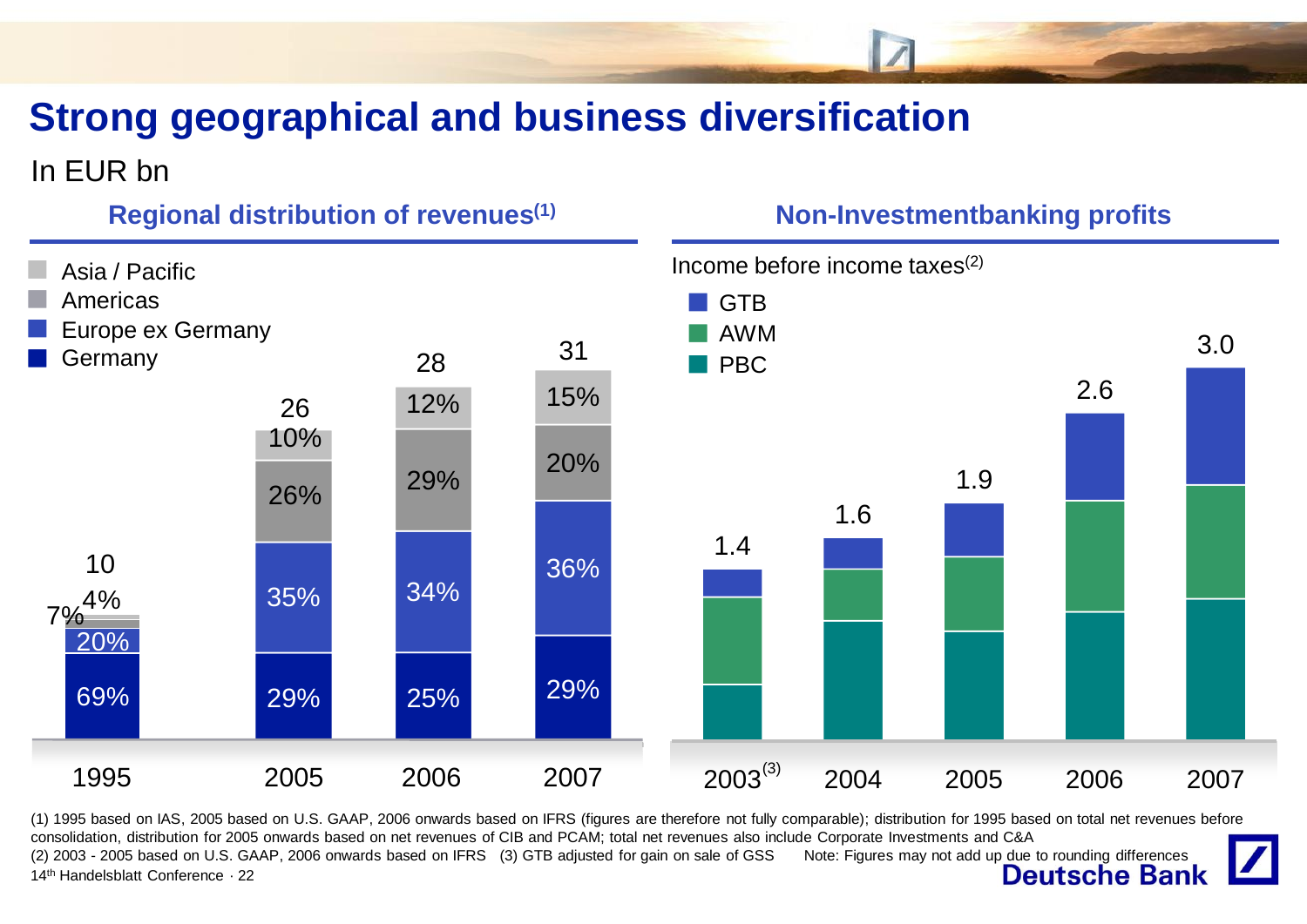![](_page_22_Figure_0.jpeg)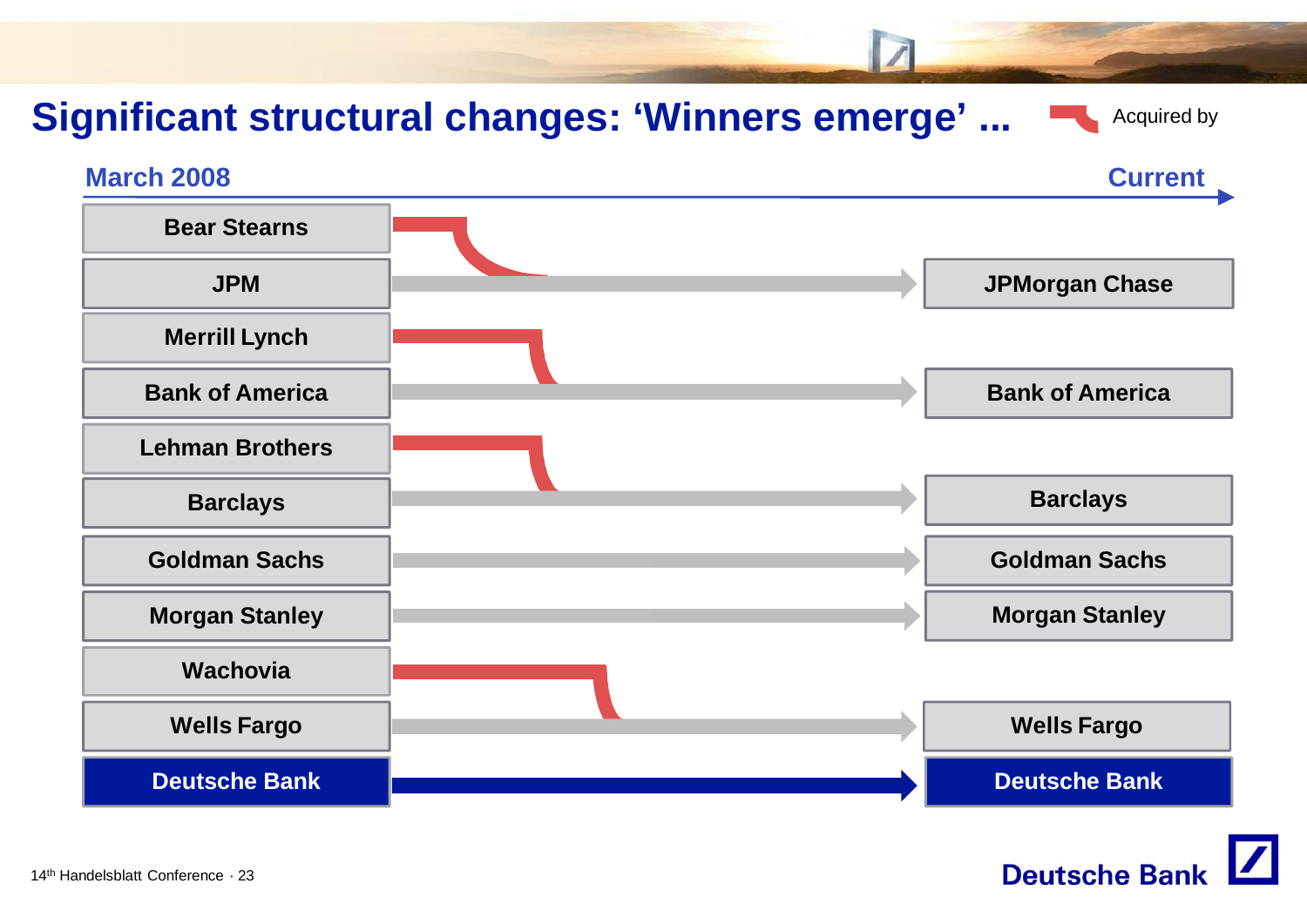#### **… creating an opportunity for Deutsche Bank to gain share in investment banking …**

![](_page_23_Figure_1.jpeg)

(1) Deutsche Bank, McKinsey, Oliver Wyman, Coalition estimates of total market; underlying revenues excluding write-downs and losses Note: IRD: Interest Rate Derivatives Source: Company data, Greenwich Associates

14th Handelsblatt Conference · 24

**Deutsche Bank**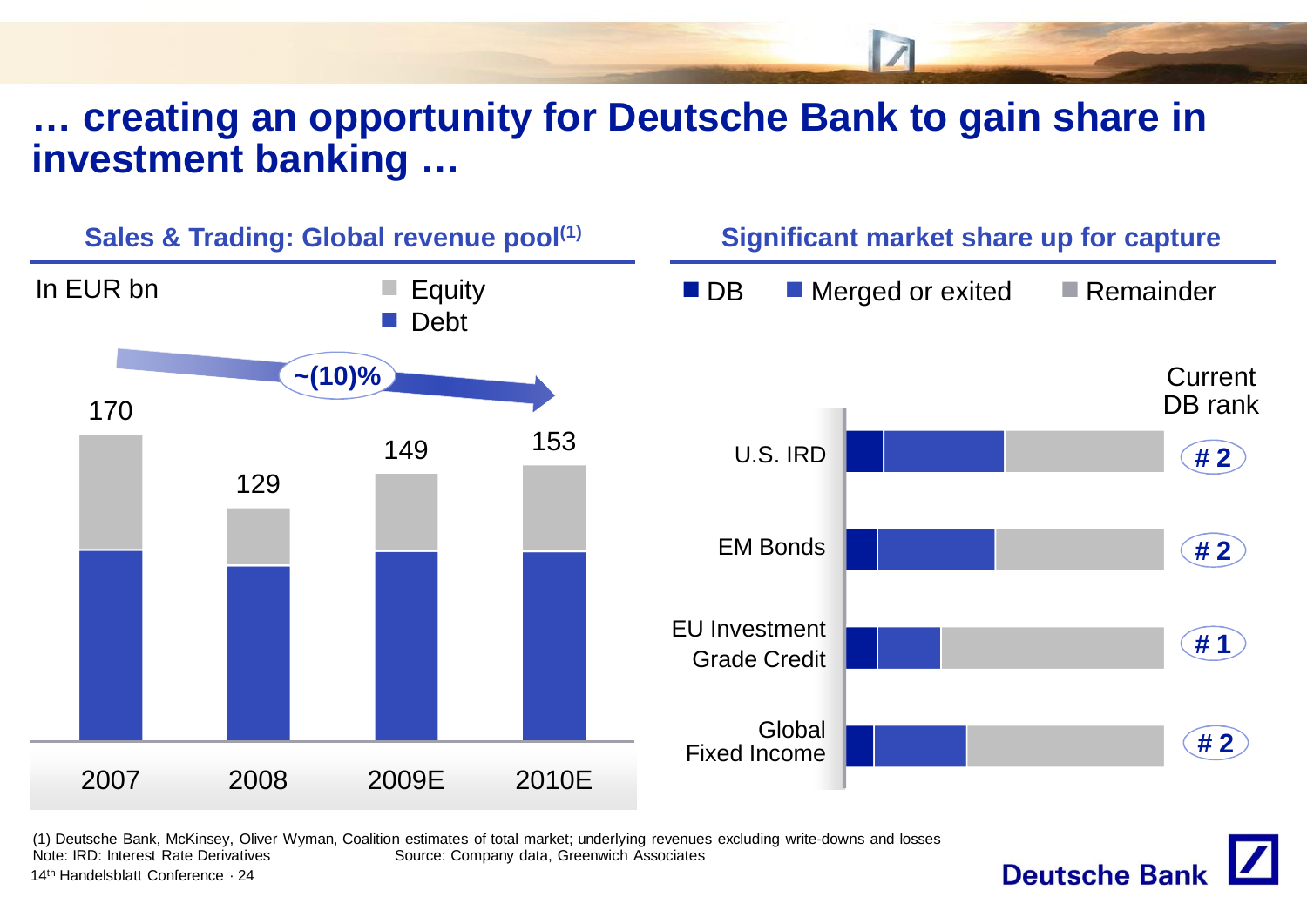#### **… and increase strategic optionality in our home market**

#### **Clients of German retail banks as of 2008, in million**

![](_page_24_Figure_2.jpeg)

14th Handelsblatt Conference · 25 Source: Company information

![](_page_24_Picture_4.jpeg)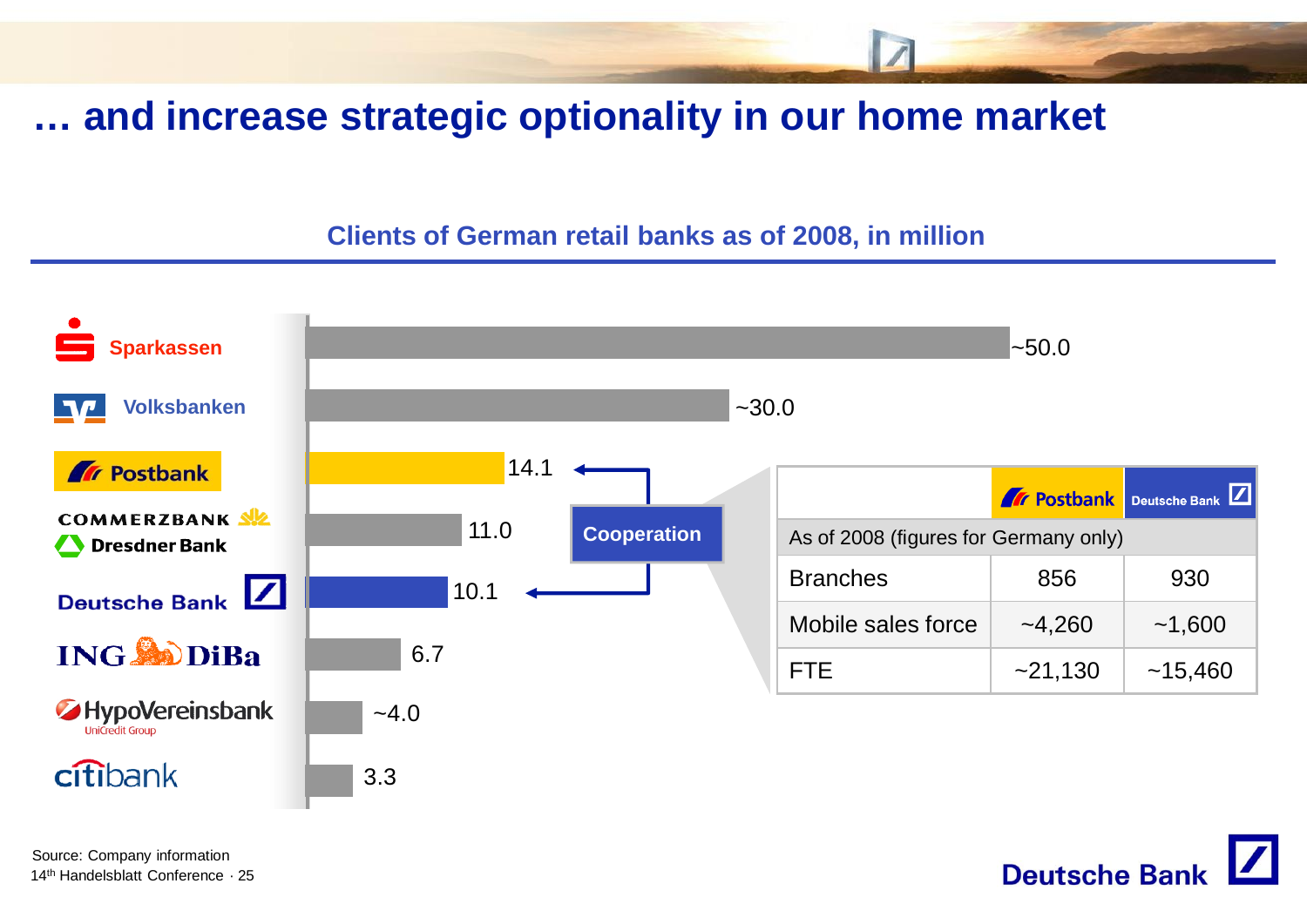#### **Deutsche Bank scorecard: 'A preliminary assessment'**

Key financial data, 1H / 30 June 2008/2009

|                                      | $110, 1110, 1010, 0010, 1117, 00000, 00110, 0000, 0000$ | 30 June<br>2008 | 30 June<br>2009 |
|--------------------------------------|---------------------------------------------------------|-----------------|-----------------|
|                                      | Income before income taxes (in EUR bn)                  | 0.4             | 3.1             |
| <b>Profitability</b>                 | Net income (in EUR bn)                                  | 0.5             | 2.3             |
|                                      | Pre-tax RoE (target definition) $(1)$                   | (4)%            | <b>20%</b>      |
|                                      | Tier 1 capital ratio                                    | 9.3%            | 11.0%           |
| <b>Capital</b><br>and<br><b>Risk</b> | Total assets (IFRS, in EUR bn)                          | 1,992           | 1,733           |
|                                      | Total assets (U.S. GAAP 'pro-forma', in EUR bn)         | $1,338^{(2)}$   | 928             |

(1) Based on average active equity; pre-tax RoE reported per 30 June 2008: 3%, per 30 June 2009: 19%

(2) 30 June 2008 figures do not reflect revised application of U.S. GAAP netting rules started in September 2008

14th Handelsblatt Conference · 26

![](_page_25_Picture_6.jpeg)

**30 June**